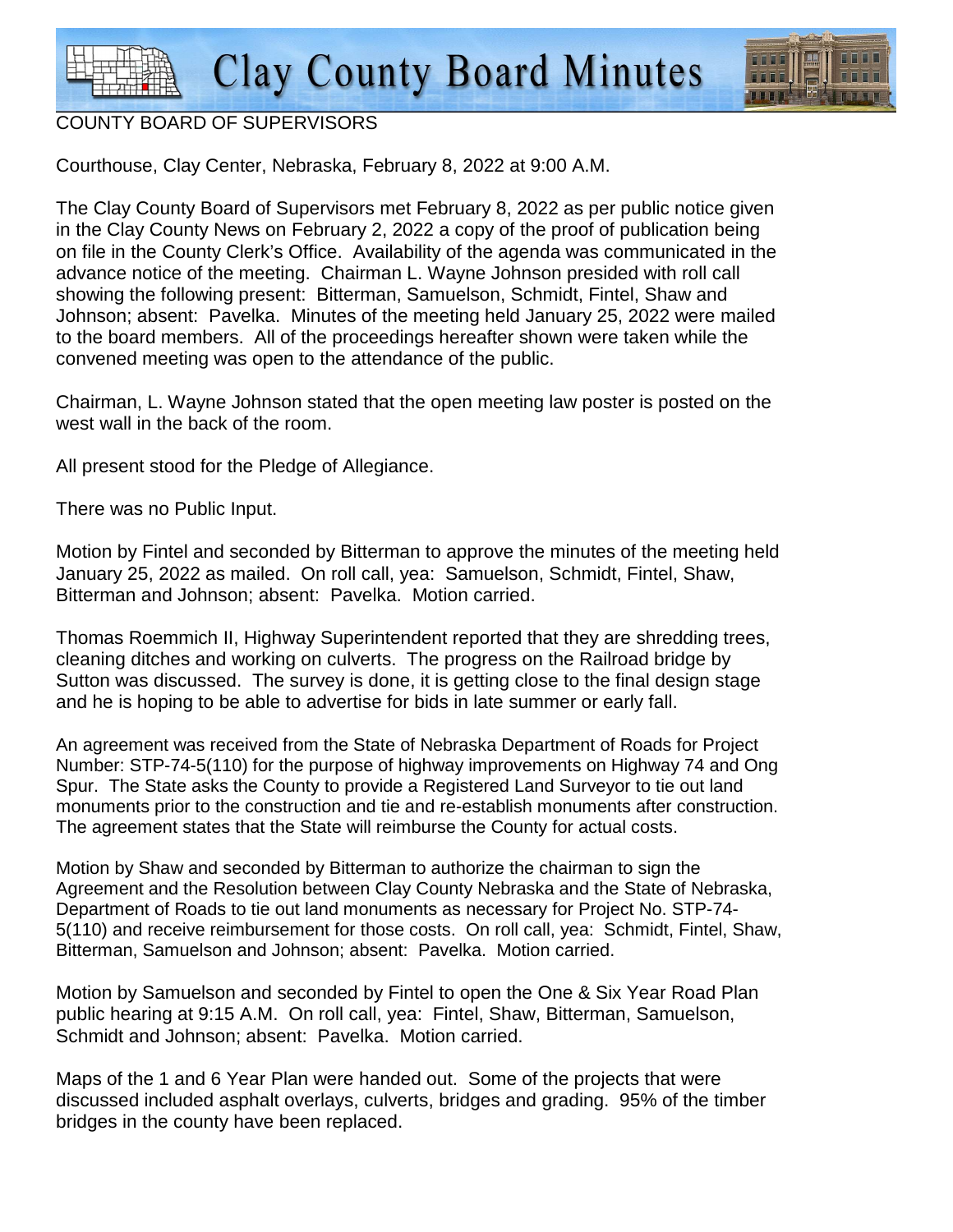



There was no one else present during the hearing. There were no written or oral comments, suggestions or objections received.

There being no other discussion on the 1 & 6 Plan, other agenda items were dealt with during the hearing time.

The Fee Reports were sent to the Board prior to the meeting. Motion by Fintel and seconded by Bitterman to approve the fee reports for the following county officials for the month of January 2022: County Clerk \$13,636.73; County Court \$7,310.72; Clerk of District Court \$60,811.35; Sheriff's fees \$12,067.18 and County Treasurer receipts numbered 22010001 through 22010054 in the amount of \$1,522,563.53. On roll call, yea: Shaw, Bitterman, Samuelson, Schmidt, Fintel and Johnson; absent: Pavelka. Motion carried.

A cover letter and Resolution for the Local Emergency Operations Plan was received from the Nebraska Emergency Management Agency. Nebraska Emergency Management Agency is modifying the requirement for a county to complete its local emergency operations plan (LEOP). By December 31, 2022, and from that point forward, all LEOPs will need to be completely uploaded into, and kept current in, the BOLDplanning platform.

Motion by Schmidt and seconded by Bitterman to adopt Resolution #22-05 adopting the County Local Emergency Operations Plan. On roll call, yea: Bitterman, Samuelson, Schmidt, Fintel, Shaw and Johnson; absent: Pavelka. Motion carried. (resolution on file in County Clerk's office)

The Assessor has asked that a printer used by her office be declared as surplus; Eakes will remove and dispose of it. Motion by Fintel and seconded by Shaw to declare a HP5200 laser printer as surplus. On roll call, yea: Samuelson, Schmidt, Fintel, Shaw, Bitterman and Johnson; absent: Pavelka. Motion carried.

The EM and Communications Center inventories were discussed. Motion by Shaw and seconded by Fintel to approve the inventories for the Emergency Manager and Communications Center and place on file in the County Clerk's office. On roll call, yea: Schmidt, Fintel, Shaw, Bitterman, Samuelson and Johnson; absent: Pavelka. Motion carried.

Donna Jensen, Director of the Clay County Health Department presented the directors report for the October through December 2021 quarter. The report has been formatted differently in order to compare the current information with the last quarter and the last year. A quote for the office furniture was presented. The chairs are available now but they are waiting for delivery information for the rest. Donna had questions concerning shared office space with a non-county office. Privacy and security concerns were discussed and she asked if something should be put in the handbook. The board felt that the concerns were not really needing to be addressed in the handbook but should be managed by the office. It was concluded that the concerns could be addressed by installing locks on the office doors. Mobile clock ins, mileage and work hour flexibility were also discussed.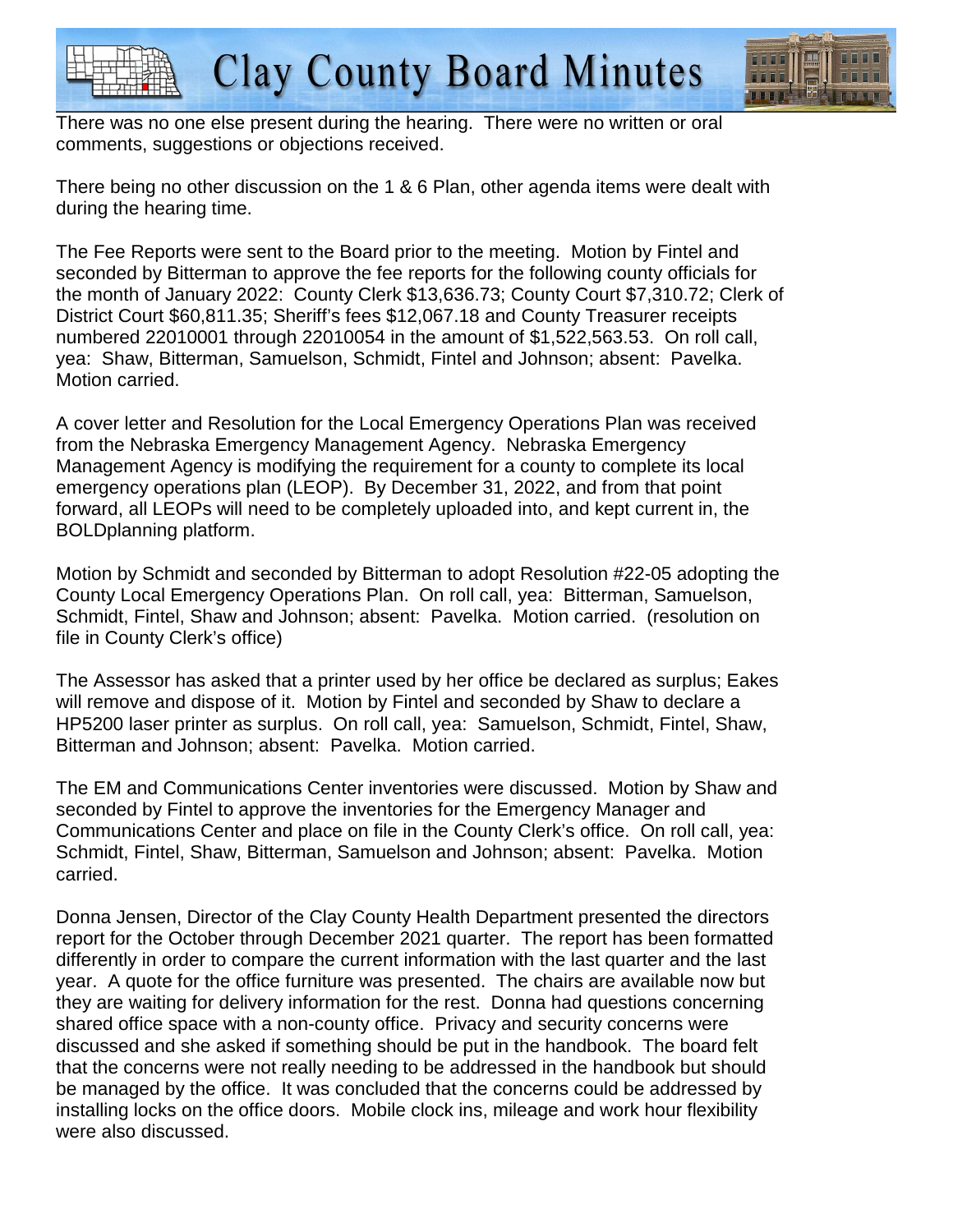**Clay County Board Minutes** 



Recommendations for board appointments for the Clay County Health Board were received and reviewed. Laurie Kohmetscher has agreed to serve a second term. Jolene Hakanson has resigned and Esmeralda Flores has agreed to serve for the remainder of that term. It was discovered that Dick Shaw's term on the board had expired in January.

Motion by Schmidt and seconded by Bitterman to re-appoint Laurie Kohmetscher to the Clay County Health Board for a second three-year term ending in February 2025. On roll call, yea: Fintel, Shaw, Bitterman, Samuelson, Schmidt and Johnson; absent: Pavelka. Motion carried.

Motion by Shaw and seconded by Fintel to appoint Esmeralda Flores to the Clay County Health Board to fill the remainder of Jolene Hakanson's term that ends in January of 2024. On roll call, yea: Shaw, Bitterman, Samuelson, Schmidt, Fintel and Johnson; absent: Pavelka. Motion carried.

Motion by Fintel and seconded by Samuelson to appoint Dick Shaw as the County Board of Supervisors representative to a three-year term on the Clay County Health Board. On roll call, yea: Bitterman, Samuelson, Schmidt, Fintel, Shaw and Johnson; absent: Pavelka. Motion carried.

Megan Burda, Engagement Zone Coordinator Nebraska Extension introduced Cara Felber as the new office manager in the Clay County Extension office. She also told the board that Michael Sindelar will be leaving UNL Extension with his last day being April 11, 2022.

A list of surplus property for emergency management was received from Tim Lewis, Emergency Manager. The electronic items will be placed on the next electronic recycling. Motion by Fintel and seconded by Shaw to declare 2 computer towers, 2 laptop computers, 7 tablets, 2 PC batteries, 1 AED battery, off brand battery, pager and RAE kit as surplus from emergency management. On roll call, yea: Samuelson, Schmidt, Fintel, Shaw, Bitterman and Johnson; absent: Pavelka. Motion carried.

Chairman Johnson reported that he would be testifying in support of Senator Murman's bill (LB1135). Conservation easements and the money Clay County is losing in tax dollars due to the land that is owned by Federal entities were discussed.

Motion by Bitterman and seconded by Fintel that the Clay County Board of Supervisors unanimously support Senator Murman's bill LB1135. On roll call, yea: Schmidt, Fintel, Shaw, Bitterman, Samuelson and Johnson; absent: Pavelka. Motion carried.

Motion by Shaw and seconded by Samuelson to close the One & Six Year Road Plan hearing at 10:18 A.M. On roll call, yea: Fintel, Shaw, Bitterman, Samuelson, Schmidt and Johnson; absent: Pavelka. Motion carried.

Motion by Fintel and seconded by Samuelson to approve the 1 & 6 Year Road plan as presented, with no changes, by Thomas Roemmich II, Highway Superintendent, and adopt Resolution #22-04. On roll call, yea: Shaw, Bitterman, Samuelson, Schmidt, Fintel and Johnson; absent: Pavelka. Motion carried.